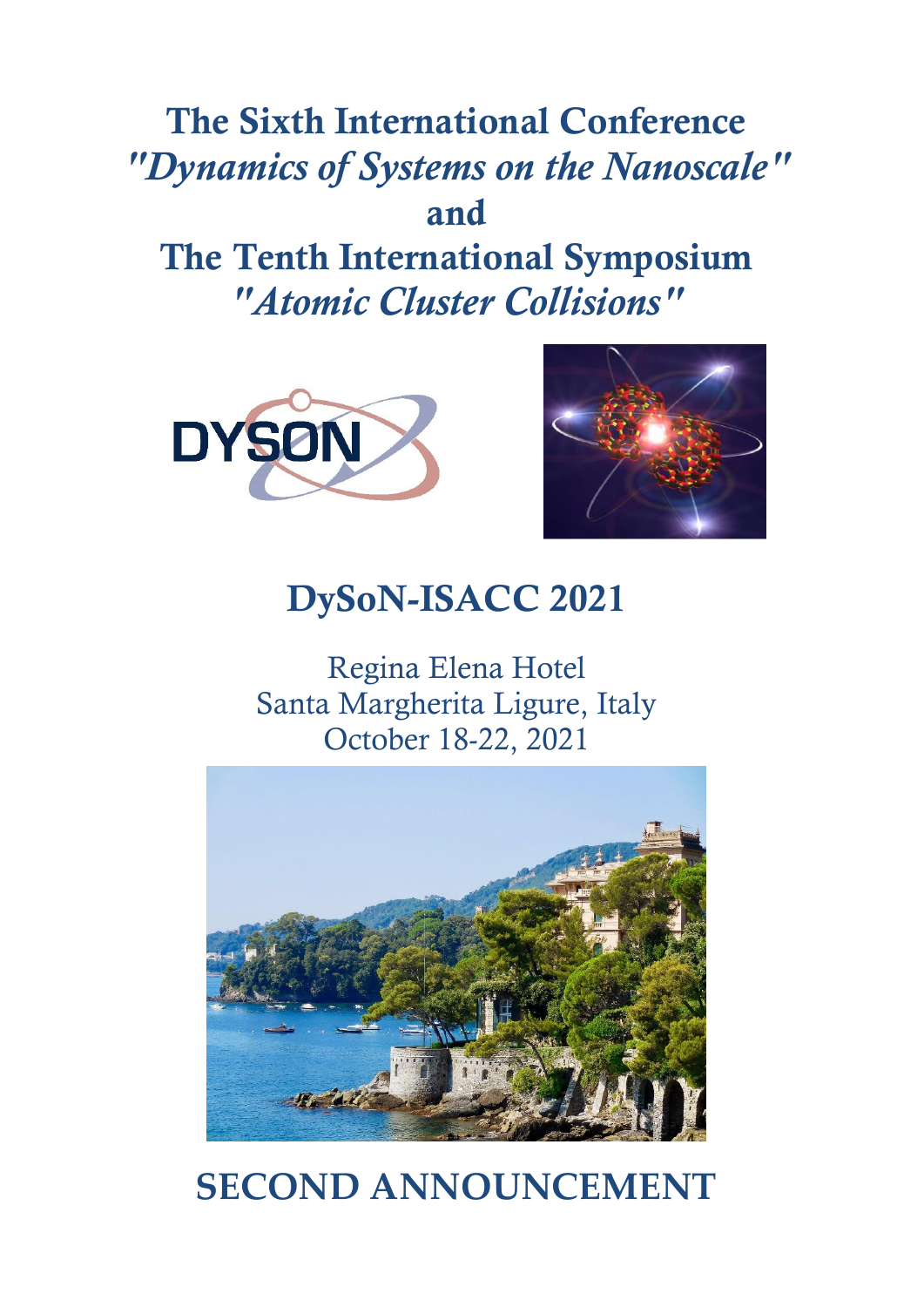### *Scope*

The Sixth International Conference "[Dynamics of Systems on the Nan](https://dyson-conference.org/)oscale" (DySoN) and the tenth International Symposium ["Atomic Cluster Collisions"](http://www.isacc-portal.org/) (ISACC) will be organized jointly under the title **"DySoN-ISACC 2021 Conference"**.

The DySoN-ISACC 2021 Conference will take place on **October 18-22, 2021** in Santa Margherita Ligure, Italy. It is co-organized by the [University of Ferrara](http://www.unife.it/international) (Ferrara, Italy), [University of Kent](https://www.kent.ac.uk/) (Canterbury, United Kingdom) and [MBN Research Center](http://mbnresearch.com/) (Frankfurt am Main, Germany).

A series of International Symposia "Atomic Cluster Collisions: structure and dynamics from the nuclear to the biological scale" started in 2003, and nine ISACC conferences have been [held so far.](http://www.isacc-portal.org/node/1) The ISACC series promotes the growth and exchange of scientific information on the structure, properties and dynamics of complex nuclear, atomic, molecular, cluster, nanoscopic and biological systems studied primarily by means of photonic, electronic and atomic collisions. Most of the ISACC conferences were satellites of the International Conferences on Photonic Electronic and Atomic Collisions (ICPEAC). In light of the Covid-19 pandemic the [XXXIII ICPEAC Conference](https://icpeac2023.ca/) has been postponed to 2023. Despite this, the ISACC International Advisory Committee decided to organize the Tenth ISACC Symposium in 2021 as a joint meeting with the DySoN 2021 conference.

The "Dynamics of Systems on the Nanoscale" conference has been built upon the ISACC series reflecting a need for an interdisciplinary conference covering a broader range of topics than just atomic cluster collisions, related to the Dynamics of Systems on the Nanoscale. The DySoN conference series was launched in 2010 and five DySoN conferences have been [held so far.](https://dyson-conference.org/node/16)

The DySoN conferences promote the growth and exchange of interdisciplinary scientific information on the structure formation and dynamics of animate and inanimate matter on the nanometer scale. There are many examples of complex many-body systems of micro- and nanometer scale size exhibiting unique features, properties and functions. These systems may have very different nature and origin, e.g. atomic and molecular clusters, nanostructures, ensembles of nanoparticles, nanomaterials, biomolecules, biomolecular and mesoscopic systems. A detailed understanding of the structure and dynamics of these systems on the nanoscale is a difficult and fundamental task, the solution of which is necessary in nano- and biotechnologies, materials science and medicine.

Although mesoscopic, nano- and biomolecular systems differ in their nature and origin, a number of fundamental problems are common to all of them: What are the underlying principles of self-organization and self-assembly of matter at the micro- and nanoscale? Are these principles classical or quantum? How does function emerge at the nano- and mesoscale in systems of different origin? What criteria govern the stability of these systems? How do their properties change as a function of size and composition? How are their properties altered by their environment? Seeking answers to these questions is at the core of a new interdisciplinary field that lies at the intersection of physics, chemistry and biology, a field now entitled Meso-Bio-Nano (MBN) Science.

The joint DySoN-ISACC 2021 Conference will cover experimental, theoretical and applied aspects of all the aforementioned topics. Particular attention will be devoted to dynamical phenomena and many-body effects taking place in various MBN systems on the nanoscale, which include problems of structure formation, fusion and fission, collision and fragmentation, surfaces and interfaces, collective electron excitations, reactivity, nanoscale phase and morphological transitions, irradiation-driven transformations of complex molecular systems, irradiation-induced biodamage, channeling phenomena, construction of novel light sources, and many more. The utilization of advanced computational techniques and high-performance computing for studying the aforementioned phenomena and effects will also be discussed. Links of the DySoN and ISACC topics to novel and emerging technologies will be an important focus of the DySoN-ISACC 2021 Conference.

Finally, DySoN-ISACC 2021 will provide a platform to host discussions about current research, technological challenges and related initiatives within the Topical Areas of DySoN and ISACC Conference Series.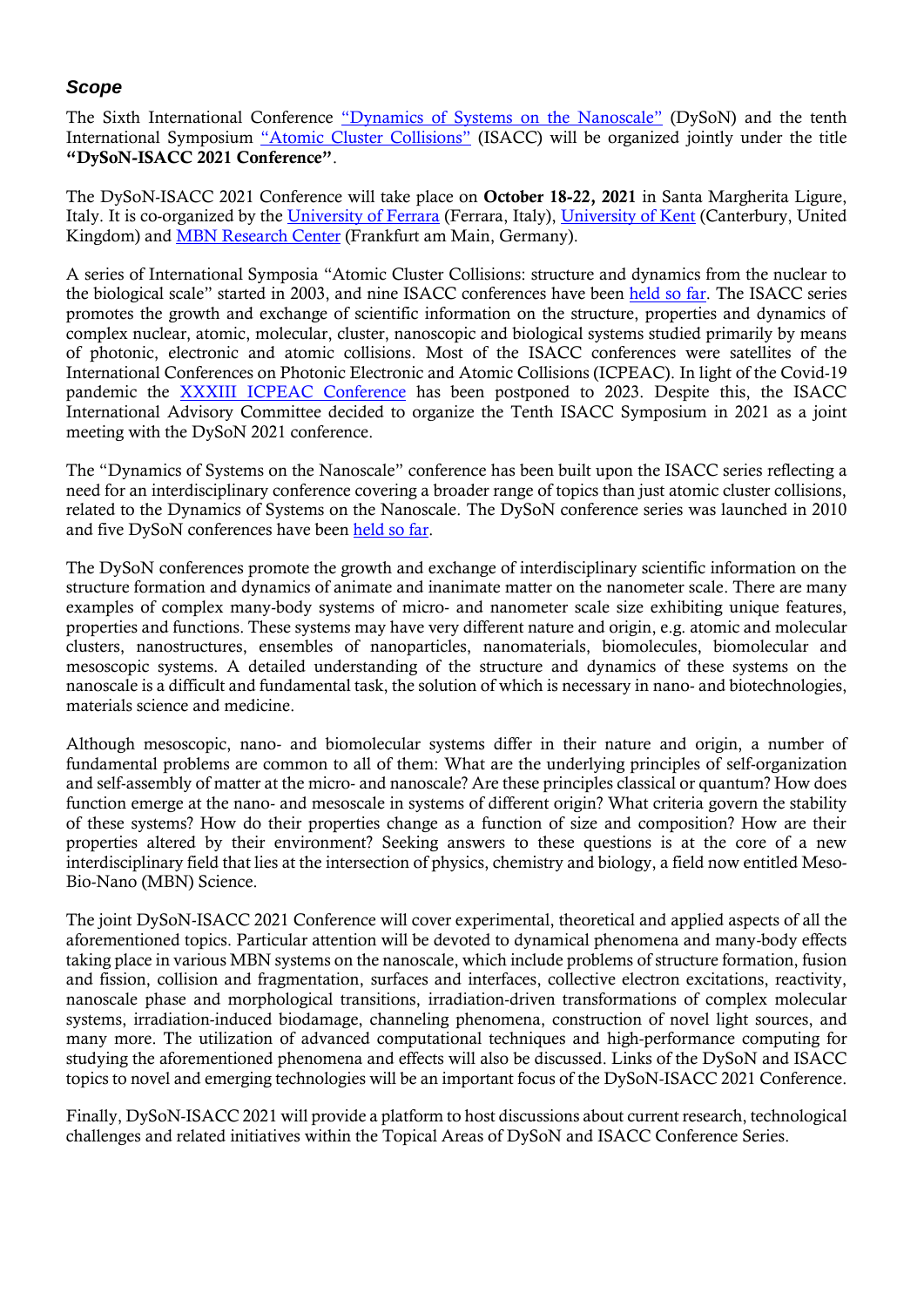# *Topical Areas of DySoN and ISACC:*

- Structure and dynamics of molecules, clusters and nanoparticles
- Cluster and biomolecular ensembles, composite systems
- Clustering, self-organization, phase and morphological transitions on the nanoscale
- Clustering in systems of various degrees of complexity
- Nanostructured materials, surfaces and interfaces
- Cluster structure and dynamics on a surface
- Reactivity and nanocatalysis
- Electron and spin transport in molecular systems
- Collision and radiation processes, fusion, fission, fragmentation
- Electron-, photon- and ion-cluster collisions
- Collision processes with biomolecules
- Radiation-induced chemistry
- Irradiation-driven transformations, damage and fabrication of MesoBioNano systems
- Propagation of particles through media
- Clusters and biomolecules in external fields: electric, magnetic, laser etc.
- Cluster and biomolecular research with Free Electron Lasers
- Biomedical and technological applications of radiation
- Related technologies: novel light sources, controlled nanofabrication, functionalized materials, etc.

#### *Important Dates*

Distribution of the first announcement February 01, 2021 Distribution of the second announcement July 30, 2021 Distribution of the third announcement September 30, 2021 **Deadline for early-bird registration August 15, 2021**

Deadline for hotel reservation September 01, 2021

Deadline for abstract submission September 15, 2021

# *DySoN-ISACC 2021 Program*

*Monday, October 18 (DySoN-related sessions)*

| $8^{00} - 14^{00}$  | Participants registration                                                                              |  |
|---------------------|--------------------------------------------------------------------------------------------------------|--|
| $09^{15} - 09^{30}$ | DySoN-ISACC 2021 Opening<br>Vincenzo Guidi, Nigel J. Mason and Andrey V. Solov'yov                     |  |
| $09^{30} - 11^{00}$ | Morning session I: Dynamics of systems on the nanoscale                                                |  |
| $11^{00} - 11^{30}$ | Coffee break                                                                                           |  |
| $11^{30} - 13^{00}$ | Morning session II: Structure and dynamics of molecules, clusters and nanoparticles                    |  |
| $13^{00} - 14^{30}$ | Lunch                                                                                                  |  |
| $14^{30} - 16^{00}$ | Afternoon session I: Irradiation-driven processes and technologies involving Meso-Bio-<br>Nano systems |  |
| $16^{00} - 16^{30}$ | Coffee break                                                                                           |  |
| $16^{30} - 18^{00}$ | Afternoon session II: Radiation-induced chemistry                                                      |  |
| $19^{00} - 22^{00}$ | Welcome reception                                                                                      |  |

#### *Tuesday, October 19 (DySoN-related sessions)*

| $9^{30} - 11^{00}$  | $\parallel$ Morning session I: Interaction of radiation with biomolecular systems: mechanisms and $\parallel$<br>applications |
|---------------------|-------------------------------------------------------------------------------------------------------------------------------|
|                     | $11^{00} - 11^{30}$ Coffee break                                                                                              |
|                     | $11^{30} - 13^{00}$    Morning session II: Interaction of radiation with bio-systems: mechanisms and<br>applications          |
| $13^{00} - 14^{30}$ | Lunch                                                                                                                         |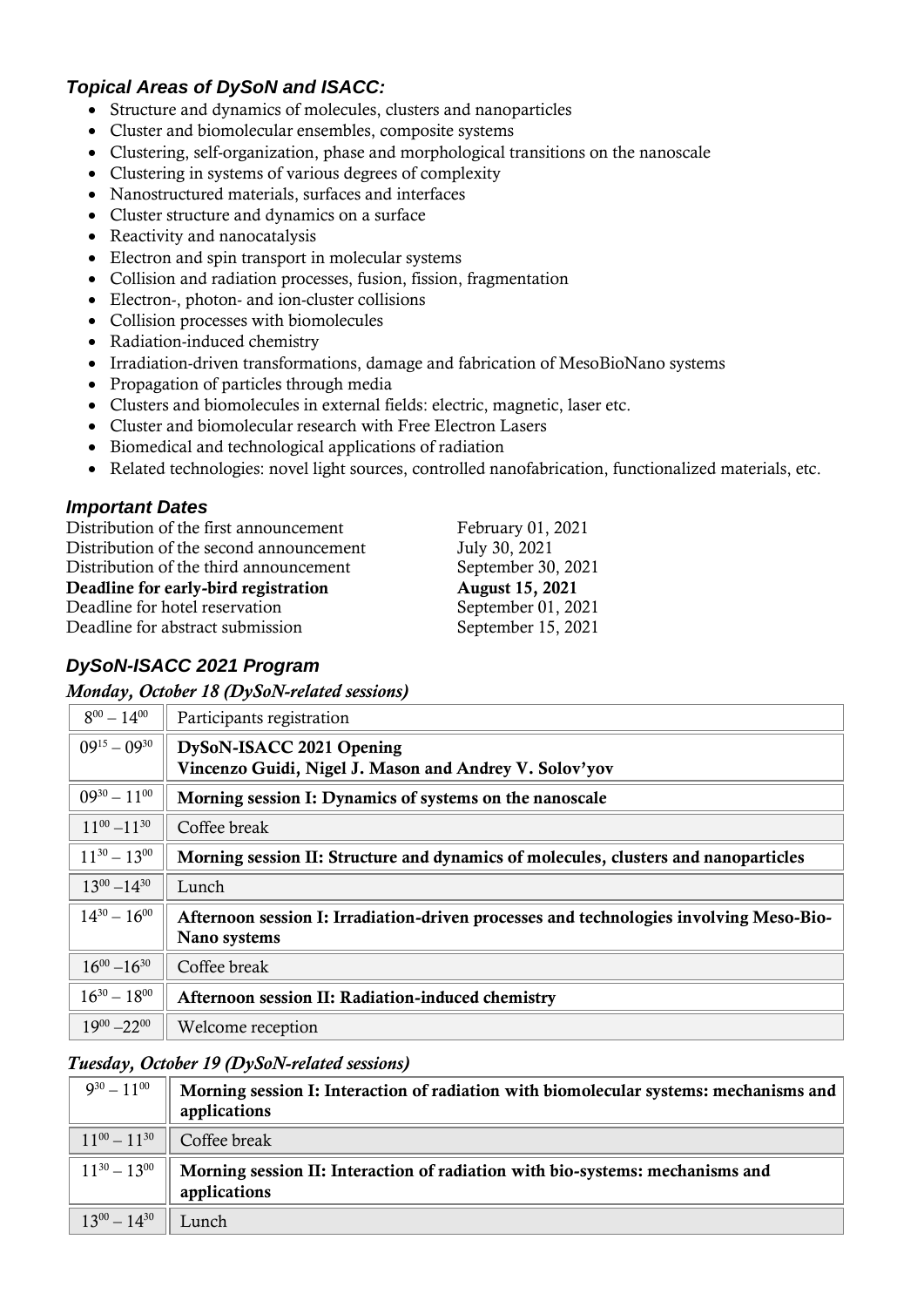| $14^{30} - 16^{00}$    Afternoon session I: Interaction of radiation with bio-nano systems: mechanisms and<br>applications |
|----------------------------------------------------------------------------------------------------------------------------|
| $16^{00} - 16^{30}$ Coffee break                                                                                           |
| $16^{30} - 18^{00}$ Poster session                                                                                         |

#### *Wednesday, October 20 (DySoN-related sessions)*

| $9^{30} - 11^{00}$  | Morning session I: Propagation of particles through media                                               |
|---------------------|---------------------------------------------------------------------------------------------------------|
| $11^{00} - 11^{30}$ | Coffee break                                                                                            |
| $11^{30} - 13^{00}$ | Morning session II: Coherence and radiation processes in irradiated targets                             |
| $13^{00} - 14^{30}$ | Lunch                                                                                                   |
| $14^{30} - 16^{00}$ | Afternoon session I: Design and practical realization of novel gamma-ray crystal-based<br>light sources |
| $16^{00} - 16^{30}$ | Coffee break                                                                                            |
| $16^{30} - 18^{00}$ | Afternoon session II: Collision and radiation processes, fusion, fission, fragmentation                 |
| $19^{00} - 22^{30}$ | Conference dinner                                                                                       |

#### *Thursday, October 21 (ISACC-related sessions)*

| $9^{30} - 11^{00}$  | Morning session I: Collisions with atomic clusters and biomolecules             |
|---------------------|---------------------------------------------------------------------------------|
| $11^{00} - 11^{30}$ | Coffee break                                                                    |
| $11^{30} - 13^{00}$ | Morning session II: Cluster-molecule interactions, reactivity and nanocatalysis |
| $13^{00} - 14^{30}$ | Lunch                                                                           |
| $14^{30} - 16^{00}$ | Afternoon session I: Electron and photon cluster collisions                     |
| $16^{00} - 16^{30}$ | Coffee break                                                                    |
| $16^{30} - 18^{00}$ | Afternoon session II: Ion-cluster collisions                                    |

#### *Friday, October 22 (ISACC-related sessions)*

| $9^{30} - 11^{00}$  | Morning session I: Cluster and biomolecular research with Free Electron Lasers                       |
|---------------------|------------------------------------------------------------------------------------------------------|
| $11^{00} - 11^{30}$ | Coffee break                                                                                         |
| $11^{30} - 13^{00}$ | Morning session II: Clusters and biomolecules in external fields: electric, magnetic,<br>laser, etc. |
| $13^{00} - 14^{30}$ | Lunch                                                                                                |
| $14^{30} - 16^{00}$ | Afternoon session I: Clustering in systems of various degrees of complexity                          |
| $16^{00} - 16^{30}$ | Coffee break                                                                                         |
| $16^{30} - 18^{00}$ | Afternoon session II: Cluster structure and dynamics on a surface                                    |
| $18^{00} - 18^{15}$ | Final Discussion and DySoN-ISACC 2021 Closing                                                        |

# *Confirmed Speakers*

**Hassan Abdoul-Carime**, University of Lyon, France *Chemistry triggered by slow electrons*

**Rodolphe Antoine**, Université de Lyon1, France *Tailoring the optical properties of gold catenane nanoclusters. Surface ligand, silver doping, and self-assembly*

**Hartmut Backe**, Institute of Nuclear Physics, University of Mainz, Germany

*Considerations on Channeling of electrons in single crystals, based on experiments, simulations, and the Fokker-Planck equation*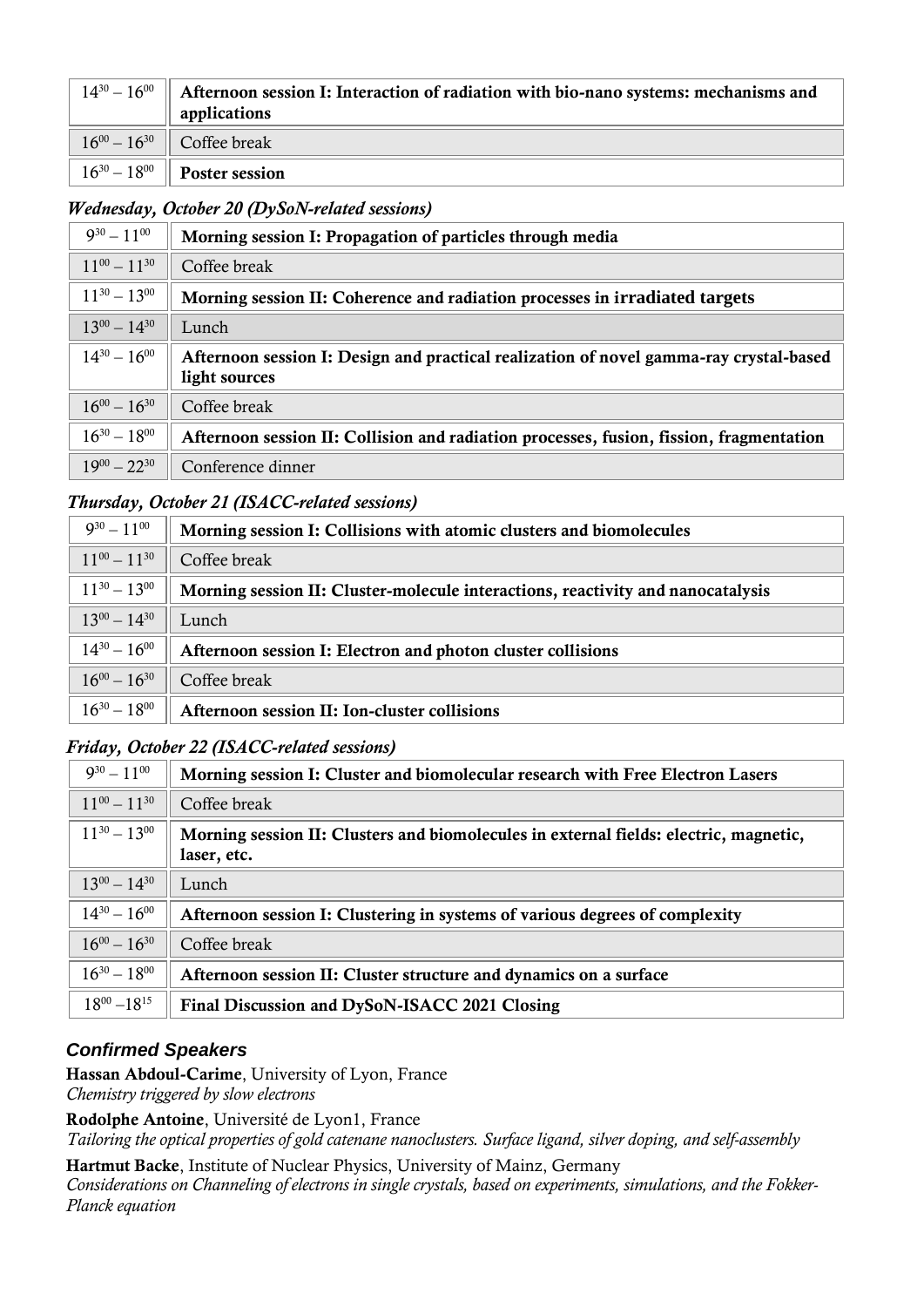**Ilko Bald**, University of Potsdam, Germany

*Novel nanoarchitectures for the monitoring of single molecules and plasmon induced chemical reactions by surfaceenhanced Raman scattering (SERS)*

**Laura Bandiera**, Istituto Nazionale di Fisica Nucleare, Ferrara, Italy *Channeling radiation as a tool for intense crystal based positron sources for future colliders*

**Sadia Bari**, Deutsches Elektronen-Synchrotron (DESY), Hamburg, Germany *Soft X-ray spectroscopy of peptides and porphyrins*

**Marco Beleggia**, Technical University of Denmark, Lyngby, Denmark *Focused electron irradiation of frozen organic molecules: organic ice resist lithography*

**Kit Bowen**, Johns Hopkins University, Baltimore, USA *Weakly-bound excess electrons in negative ions*

**Stefan Bromley**, University of Barcelona, Spain *Understanding cosmic nanodust using molecular dynamics*

**Florent Calvo**, University Joseph Fourier, Grenoble, France *The Debye temperature of nanoparticles*

**Eleanor Campbell**, University of Edinburgh, Edinburgh, Scotland *Shake, rattle and roll: STM studies of fullerenes*

**Himadri Chakraborty**, Northwest Missouri State University, Maryville, USA *Ultrafast relaxation of photoexcited "hot" electrons in fullerene materials*

**Davide De Salvador**, University of Padova, Italy *Pulsed laser melting processes for nanoscale doping and strain control*

**Wolfgang Ernst**, Graz University of Technology, Graz, Austria *Nanomaterials synthesized in helium droplets*

**Ilya Fabrikant**, University of Nebraska-Lincoln, Nebraska, USA *Positronium collisions with molecules: Free-electron-gas model*

**Martin Falk**, Institute of Biophysics of the CAS, Brno, Czech Republic *Repair focus micro- and nano architecture in DSB repair efficiency and pathway selection*

**Juraj Fedor**, J. Heyrovský Institute of Physical Chemistry, Czech Republic *Statistical vs. non-statistical emission of electrons from hot anions*

**Riccardo Ferrando**, University of Genoa, Italy *Symmetry breaking and symmetry recovery in the growth of metal nanoparticles*

**Filipe Ferreira da Silva**, Universidade Nova de Lisboa, Caparica, Portugal *Electron interactions with HFC (R134a) refrigerant gas*

**Franco Gianturco**, The University of Innsbruck, Austria *Quantum behaviour of cold anions in ion traps: selective photodetachment of interstellar molecules*

**Vincenzo Guidi**, University of Ferrara, Italy *An operando FTIR to monitor the reaction mechanism of adsorbed molecular species in chemoresistive devices*

**Marc Benjamin Hahn**, Bundesanstalt für Materialforschung und -prüfung, Berlin, Germany *The change of DNA radiation damage upon hydration: In-situ observations by near-ambient-pressure XPS*

**Julius Jellinek**, Argonne National Laboratory, Argonne, Illinois, USA *Universality in size-driven evolution towards bulk polarizability of metals*

**Konstantin Katin**, National Research Nuclear University MEPhI, Moscow, Russia *Fluorinated carbon fullerenes: structural features, adsorption properties and application for drug delivery*

**Shiv Khanna**, Virginia Commonwealth University, Richmond, USA *Metal-chalcogenide superatoms for nano p- n- junction with tunable band gaps, adjustable band alignment, and light harvesting*

**Kenneth Knappenberger**, Dept. of Chemistry, Penn State University, USA *Electron dynamics in atomically precise and thin nanometals*

**Jorge Kohanoff**, Instituto de Fusion Nuclear "Guillermo Velarde", Uni. Politecnica de Madrid, Spain *Electronic excitation of biological targets by ion irradiation from first-principles*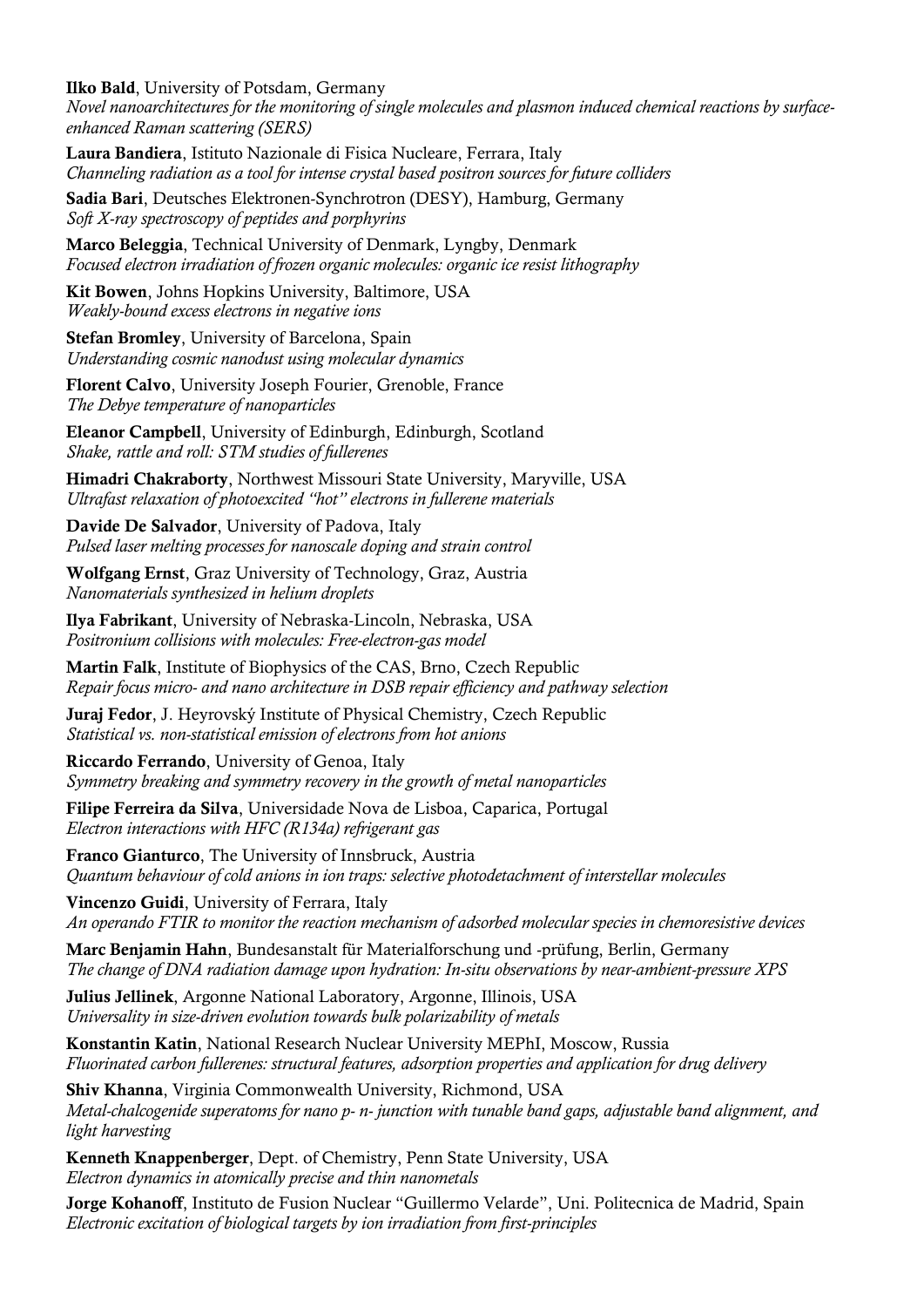**Andrei Korol**, MBN Research Center, Frankfurt am Main, Germany *Crystal based gamma-ray light sources*

**Werner Lauth**, Institute of Nuclear Physics, University of Mainz, Germany *Characterization of crystalline undulators at the Mainz Microtron MAMI*

**Nigel Mason**, University of Kent, Canterbury, United Kingdom *Irradiation-driven transformations of ice deposits under astrochemical conditions*

**Andrea Mazzolari**, Istituto Nazionale di Fisica Nucleare, Ferrara, Italy *Recent developments in manufacturing of crystals for steering of high energy and high intensity particle beams*

**Nektarios Papadogiannis**, Hellenic Mediterranean University, Heraklion, Greece *Laser-generated ultrafast and coherent X-ray sources and their application in nanoscopy*

**Harald Plank**, Institute of Electron Microscopy and Nanoanalysis, Graz University of Technology, Austria *3D nanoprinting via focused electron beams: Principles and applications*

**Alexey Prosvetov**, MBN Research Center, Frankfurt am Main, Germany *Atomistic insights into nanostructure formation under focused electron beam irradiation*

**Kate Ricketts**, University College London, United Kingdom *Realising the potential of particle therapy and nanoparticle enhanced radiotherapy*

**Thomas Schlathölter**, Zernike Institute for Advanced Materials, University of Groningen, The Netherlands *Charge reversal of gas-phase oligonucleotide anions induced by soft X-ray absorption and by MeV heavy ion collisions*

**Sascha Schäfer**, Carl von Ossietzky University, Oldenburg, Germany *Probing ultrafast nanoscale dynamics by femtosecond electron imaging*

**Jefferson Shinpaugh**, East Carolina University, Greenville, USA *Radiosensitization properties of nanostructured gold for ion radiation of tumor cells*

**Malgorzata Smialek-Telega**, Gdansk University of Technology, Poland *What happens if phenol meets toluene?*

**Andrey Solov'yov**, MBN Research Center, Frankfurt am Main, Germany *Advances and challenges in computational multiscale modelling of MesoBioNano systems*

**Ilia Solov'yov**, Carl von Ossietzky University, Oldenburg, Germany *Structure and dynamics of cryptochrome photoreceptors*

**Béla Sulik**, Institute for Nuclear Research (Atomki), Debrecen, Hungary *Ion impact on ices: a path in laboratory astrophysics and astrochemistry*

**Eric Suraud**, Université Paul Sabatier, Toulouse, France *Towards the analysis of attosecond dynamics in complex systems*

**Simone Taioli**, European Centre for Theoretical Studies in Nuclear Physics and Related Areas (ECT\*), Trento, Italy

*Ab initio informed Monte Carlo simulations of biologically relevant materials excitation spectra*

**Thu Nhi Tran Caliste**, European Synchrotron Radiation Facility, Grenoble, France *Revealing single crystal quality by insight Diffraction Imaging technique*

**Pablo de Vera**, University of Murcia, Spain *Irradiation driven molecular dynamics interfaced with Monte Carlo for detailed simulations of focused electron beam induced deposition*

**Alexey Verkhovtsev**, MBN Research Center, Frankfurt am Main, Germany *Lethal DNA damage caused by heavy ion-induced shock waves in cells*

**Sergey Volkov**, Bogolyubov Institute for Theoretical Physics, Kiev, Ukraine *On the role of hydrogen peroxide molecules in ion-beam therapy of cancer cells*

**Andrew Wheatley**, University of Cambridge, United Kingdom *On the potential of immobilizing active species for energy and sensing applications*

**Beata Ziaja-Motyka**, Center for Free-Electron Laser Science, DESY, Hamburg, Germany *Transitions in matter induced by intense X-ray radiation and their diagnostics*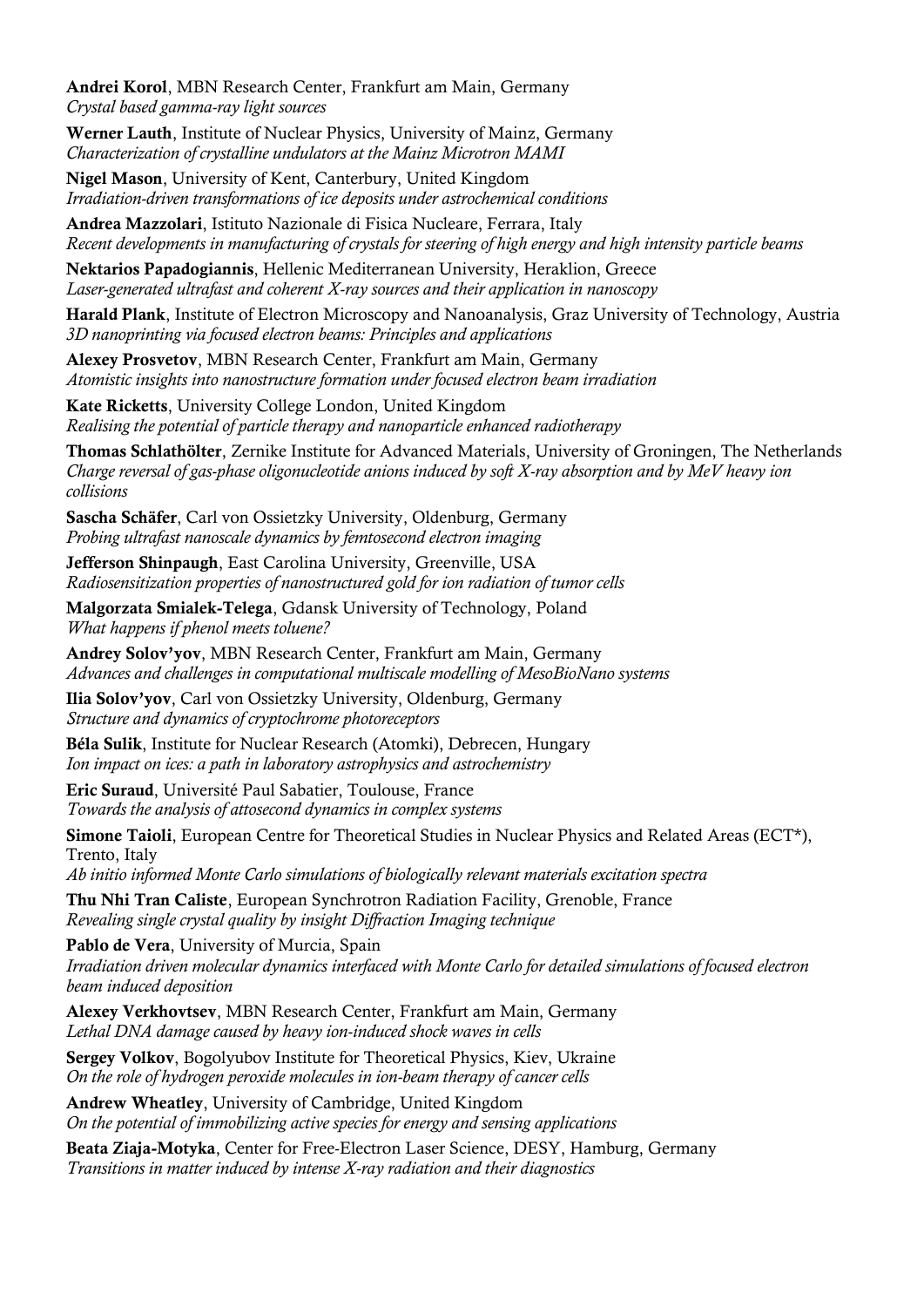### *Conference Venue and Travel Information*

The Conference will be hosted by [Best](https://www.reginaelena.it/en/home-page.aspx)  [Western Hotel Regina Elena,](https://www.reginaelena.it/en/home-page.aspx) Lungomare Milite Ignoto 44, 40128 Santa Margherita Ligure, Italy. The hotel is located on the seafront that connects **Santa Margherita Ligure** to **Portofino**, among the **Regional Natural Park** and the Tigullio Gulf and **the Marine Protected Area** of Portofino.

Santa Margherita Ligure is a municipality in the Italian region Liguria, located about 35 kilometers southeast of Genoa, in the area traditionally known as Tigullio. The town is known for Castello di Santa Margherita Ligure, built by the Republic of Genoa in 1550 as a defense against the



increasing attacks of North African pirates, as well as for Villa Durazzo - a complex that includes two patrician villas, a  $16<sup>th</sup>$ -century castle and a  $17<sup>th</sup>$ -century park.

The information on how to reach the conference venue can be found [here.](https://www.reginaelena.it/en/map-directions.aspx) The hotel is located about 35 km away from the Genoa Airport, 150 km from the Pisa Airport and about 220 km from Milan-Malpensa and Milan-Bergamo airports. Santa Margherita Ligure train station is operated by Trenitalia, see [here](https://www.trenitalia.com/en.html) for prices and schedule. The venue can also be reached by car from A12 highway (exit Rapallo).

Detailed information on how to reach the conference venue will be circulated closer to the conference dates.

# *Financial support*

A limited number of bursaries (300 Euros each) will be provided by the Sir John and Lady Mason Academic Trust for Early Career Researchers defined as Masters students doing research projects, PhD students and early postdocs (up to 3 years after PhD). Recipients of bursaries must have an abstract accepted either as oral or poster presentation. Applications should be sent to [dyson.conference@gmail.com](mailto:dyson.conference@gmail.com) with copy of submitted abstract(s) before September 01, 2021.

Reduced registration fee (**450 €** (early-bird) / **550 €** (late) for the whole DySoN-ISACC conference) will be offered to the members of [the Virtual Institute of Nano Films \(VINF\).](http://www.vinf.eu/)

#### *Best poster prize for Early Career Researchers*

Thanks to one of our sponsors, Springer Verlag, we are organizing a competition for the best poster prize for Early Career Researchers. The prize will consist on both a certificate and an economic reward.

#### *Topical Issue of the European Physical Journal D*

A Topical Issue **"Dynamics of Systems on the Nanoscale (2021)"** will be launched in the **[European Physical](https://epjd.epj.org/)  [Journal D:](https://epjd.epj.org/) Atomic, Molecular, Optical and Plasma Physics**. The main scope of this topical issue will be to present recent advances and perspectives in this highly interdisciplinary field of modern research. It will include regular articles, as well as review and colloquium papers.

**This Topical Issue will be opened to the entire research community** working in the DySoN and ISACC topical areas and will not restricted to the participants of the DySoN-ISACC 2021 Conference. All conference participants are encouraged to submit their novel results to this Topical Issue.

Further information will be available on the conference website soon.

# *Registration*

The number of rooms reserved at the hotel for conference participants is limited. We advise the participants to register for the conference and the hotel at the earliest convenience.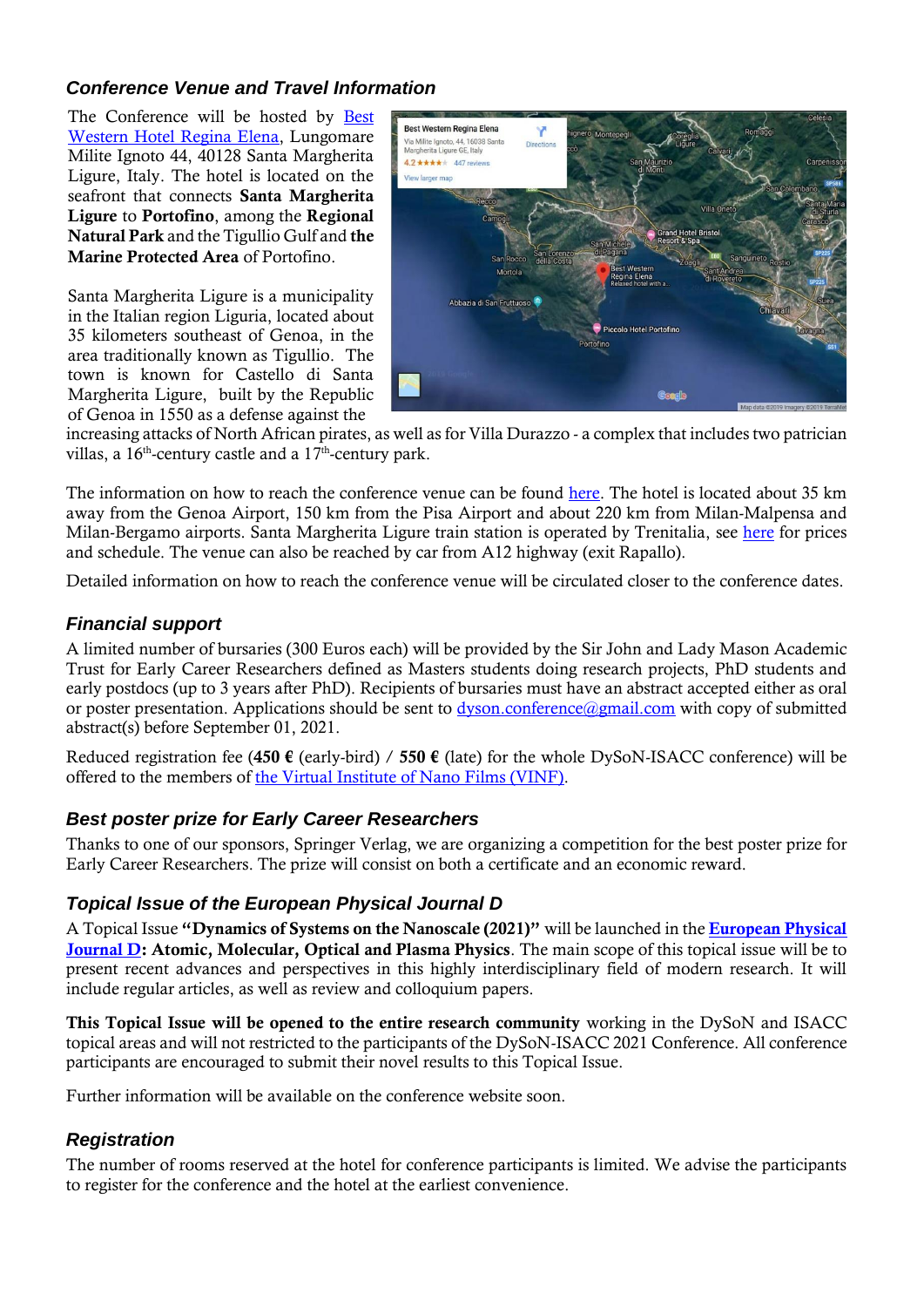The **early-bird** participation fee for the whole DySoN-ISACC 2021 conference is **500 €** for regular participants and **400 €** for undergraduate and PhD students. After the early bird registration deadline of **August 15, 2021**, the conference fee will amount **600 €** for regular participants and **450 €** for undergraduate and PhD students.

|                                             | Early-bird fee<br>(regular/students) | Late fee<br>(regular/students) |
|---------------------------------------------|--------------------------------------|--------------------------------|
| DySoN-related sessions only (October 18-20) | $350 \text{ } \in$ / 300 $\in$       | $450 \notin / 350 \in$         |
| ISACC-related sessions only (October 21-22) | $300 \notin 7250 \in$                | $400 \notin 7300 \in$          |
| Whole conference (October 18-22)            | $500 \text{ } \in$ / 400 $\in$       | $600 \text{ } \in$ / 450 $\in$ |

The conference fee will cover the book of abstracts, coffee breaks, lunches, the conference reception, and the conference dinner.

The fee for accompanying persons is **100€**, which includes the conference reception and the conference dinner. Optionally, accompanying persons can also book lunches for the price of  $35 \in \text{per lunch}$ .

The payment to the order of "DySoN-ISACC 2021" can be made **by bank transfer** to

| <b>Bank Account Name:</b> | MBN Research Center gGmbH               |
|---------------------------|-----------------------------------------|
| Bank Name:                | Deutsche Bank                           |
| Branch Address:           | Hauptstr. 5, 61462 Koenigstein, Germany |
| IBAN:                     | DE15500700240137588000                  |
| BIC:                      | <b>DEUTDEDBFRA</b>                      |

Please quote your **NAME** and **DYSON-ISACC** on the transfer. Please ensure there are NO charges to us.

If you need an invoice for the payment or you want to pay with **a credit card**, please send a short email to [dyson.conference@gmail.com.](mailto:dyson.conference@gmail.com)

#### *Accommodation*

Please book accommodation directly with the [Best Western Hotel Regina Elena](https://www.reginaelena.it/en/home-page.aspx) and quote "DYSON" to book either (i) a single room for 55€ per night, or (ii) a double room for single use for 69€ per night, or (iii) a double/twin room for 40€ per night per person. There is also a supplement of 30€ per room per night for a double/twin room with balcony and sea view. The rooms will be reserved until September 01, 2021 and will then be released, so please book early.

#### *Official Invitation and Visa*

Conference participants are advised to check the passport and visa requirements for travel to Italy well in advance. For invitation requests please contact Professor Vincenzo Guidi (University of Ferrara), see the contact information below.

#### *DySoN-ISACC International Advisory Committee*

- Andrey V. Solov'yov (MBN Research Center, Frankfurt am Main, Germany) **- IAC Chair**
- Ilko Bald (University of Potsdam, Germany)
- Catherine Bréchignac (Laboratoire Aime Cotton, CNRS, Orsay, France)
- Michel Broyer (University of Lyon, France)
- Jean-Patrick Connerade (Imperial College London, London, UK)
- Franco Gianturco (The University of Innsbruck, Austria)
- Vincenzo Guidi (University of Ferrara, Italy)
- Bernd Huber (Centre Interdisciplinaire de Recherche Ions Lasers, CIRIL GANIL, Caen, France)
- Julius Jellinek (Argonne National Laboratory, Argonne, Illinois, USA)
- Shiv Khanna (Virginia Commonwealth University, Richmond, USA)
- Nigel Mason (University of Kent, Canterbury, UK)
- Thomas Möller (Institut für Optik und Atomare Physik, TU, Berlin, Germany)
- Jefferson Shinpaugh (East Carolina University, Greenville, USA)
- Ilia Solov'yov (Carl von Ossietzky University, Oldenburg, Germany)
- Eric Suraud (Université Paul Sabatier, Toulouse, France)
- Eugene Surdutovich (Oakland University, Rochester, Michigan, USA)